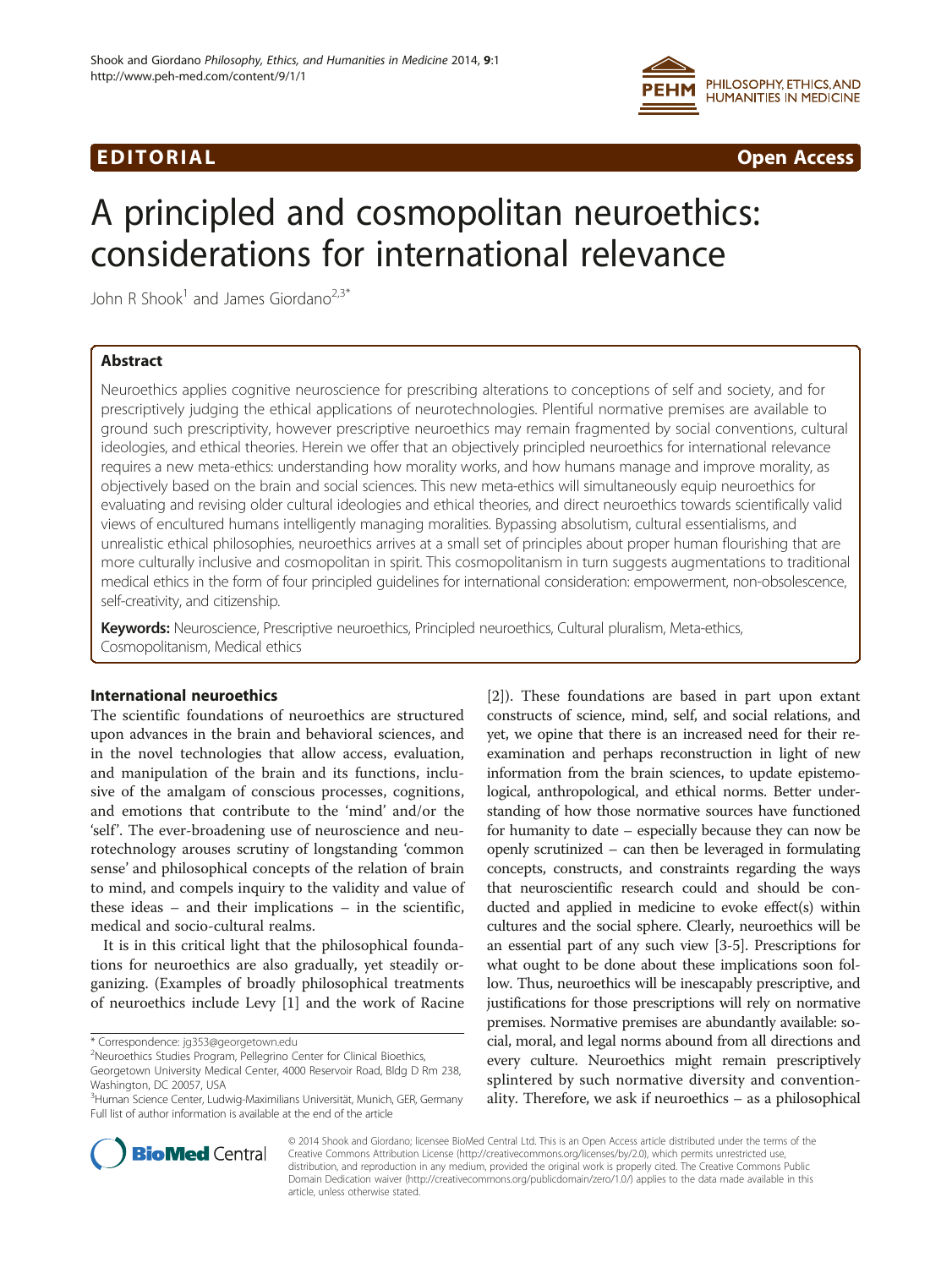field – can define and settle on core norms to take a unified principled stance? If it can, where will those normative premises be found, which ethical principles for neuroethics would be wise, and what policy and legal regulations would follow from such ethical principles?

We assert that pondering a unified principled stance for neuroethics is not an idle speculative venture. The field of neuroethics is confronted with urgent international questions of how to deal with brain research and the uses of novel neurotechnologies originating in many countries and quickly crossing borders, whether from benevolent, commercial, or even malevolent intent. Looking globally, neuroscience and neurotechnology are no longer the province of Western nations, as shifts in scientific, technological and economic capabilities are evermore enabling non-Western countries to become viably engaged in a growing international market of neuroscience (currently estimated at greater than \$150 billion annually). This shifting balance will necessitate addressing ethical, legal, and social issues incurred through the use of neuroscience and technology not only in developed nations, but in those that are developing and under-developed, as well. The worldwide discussion of neuroscience and neuroethics has swelled, and will undoubtedly continue to increase [[6,7\]](#page-11-0). Calls for a global neuroethics relevant to upgrading international policies and laws are mounting accordingly [\[8-11](#page-11-0)]. As a field and set of practices, neuroethics should be involved in these international deliberations, because its theoretical resources allow direct examination and evaluation of the human being, and human predicament (of disease, illness, suffering and finitude) from a metaphysically and methodologically naturalistic grounding and perspective that is 1) well comported with medicine, 2) conciliatory toward human cultural diversity and 3) not incompatible with theological views. Accordingly, we further urge that neuroethics should forge philosophical foundations and theoretical ethics that are universally and objectively valid as science itself. To this end, we address the following core issues. How might neuroscientific information about putative bases of moral cognitions and actions be engaged to establish a basis for the development of ethical systems and practices that are naturalistically grounded? Can such neuroethical deliberations be guided by more than just one culture's ethical ideals in order to guide the ways that neuroscientific research is conducted and applied on the world stage?

We affirmatively answer these questions in five stages. First, the primary modes of prescriptive neuroethics are outlined, showing how their argumentative forms admittedly fit better with social conventionality than with ethical theorizing. Second, a path for neuroethics to transcend inadequate ethical theorizing and outdated meta-ethics is cleared, a new meta-ethics for neuroethics is revealed, and hopes are posed that neuroethics can undertake ethical

theorizing. Third, neuroethics is shown to be compatible with a modest type of cosmopolitan ethics that we believe will be important to a broader, more naturalistic, and culturally inclusive ethico-legal discourse. Fourth, in the spirit of cosmopolitanism, (four) principled guidelines for a more internationally capable neuroethics are proposed for consideration: Empowerment, Non-obsolescence, Self-creativity, and Citizenship. Finally, this philosophical path from 'synapse to society' and on to a principled international neuroethics is defended against expected objections.

# Prescriptive neuroethics

Pro Roskies [\[12](#page-11-0)], neuroethics has inherently (if not axiomatically) embraced two central matters: first, studying neural function to understanding how our species – and others – developed and manifest capacities for sociality and morality; and second, undertaking ethical thinking about researching and modifying neural structure and functions of cognitions, emotions, and behaviors using the techniques and technologies of neuroscience. The first mode of neuroethics explores how new knowledge about the functions of the brain may impact wider understandings of self, social relations, and culture. The second mode of neuroethics explores how such self- and socio-cultural understandings should be applied to judging the implications and potential effects of neuroscientific research and its employment in various domains of the social sphere. Pondering how new neuroscientific information about the processes of intentional volition may indicate modifications to criteria for criminal responsibility and just punishment is an example of the first mode; pondering whether convicted criminals should receive novel brain modifications to diminish their anti-social conduct is an example of the second.

Both modes have factually descriptive components [\[2](#page-11-0)]; both are normatively prescriptive as well. The prevalence of prescriptivity throughout neuroethics deserves more attention. The dual-aspect nature of neuroethics is generally acknowledged, but the disadvantages of bifurcating neuroethics into 'traditions' such a 'neuroscience of ethics' contrasted with an 'ethics of neuroscience' should also be recognized [\[13-15](#page-11-0)]. Distinctions can inflate into dichotomies, especially where the gravity of traditional dichotomies exert philosophical pull. The 'is-ought' divide can particularly sway an ethics of neuroscience towards enveloping all of the prescriptive work. On the contrary, the way that the neuroscience of ethics recommends adjustments to our conceptions of self, morality, and society necessarily involves sensitively important normative and ethical issues [\[16](#page-11-0)]. A non-normative and 'purely descriptive' neuroethics only appears feasible where some common notion of sociality or morality is appraised as unquestionably correct and made the object of research. This 'pure' description of 'the way humans do things' hides its normative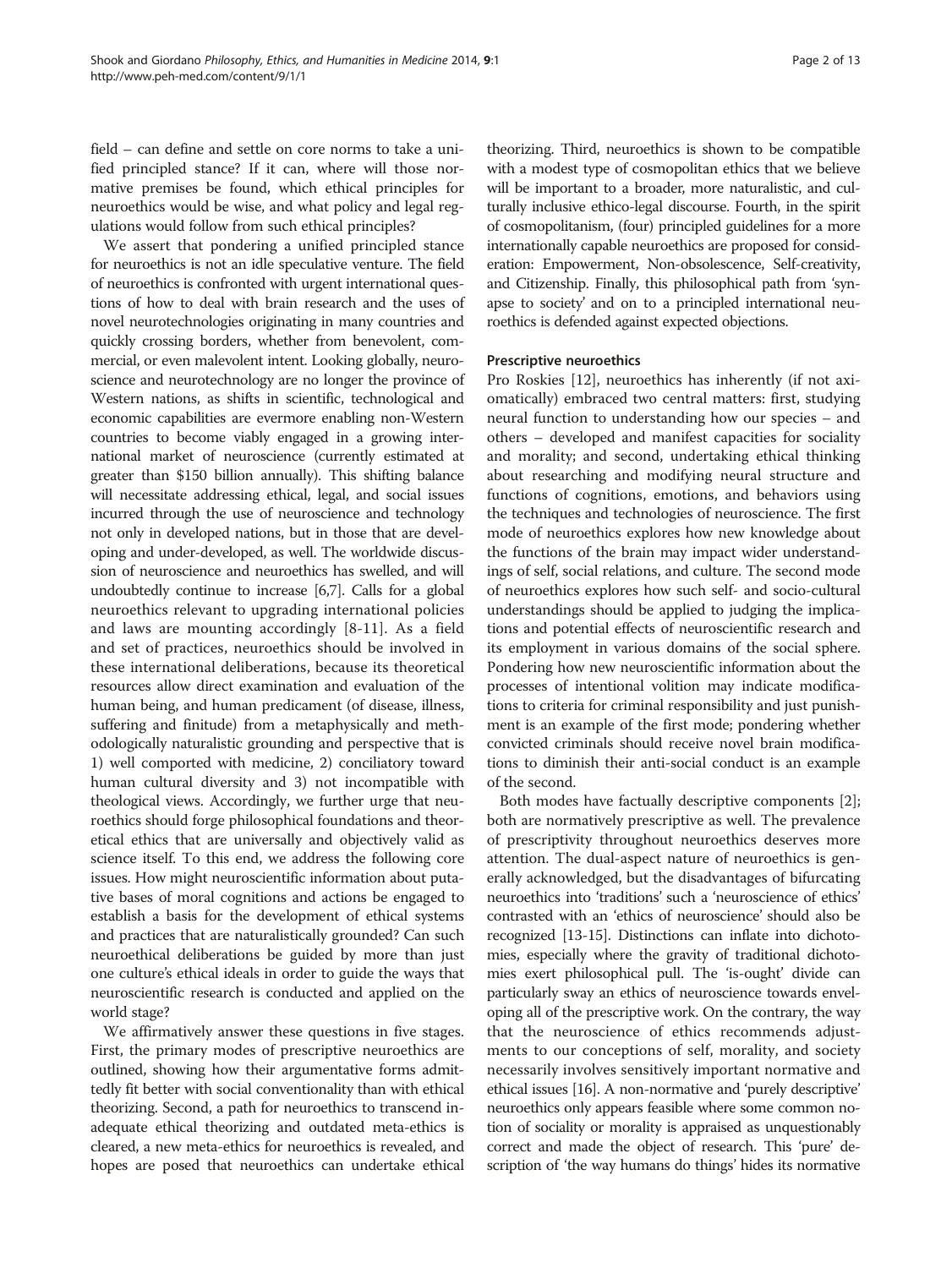prescriptivity behind a façade of unrecognized cultural conventionality. As soon as this 'purely descriptive' neuroethics is forced to notice how differing conceptions of sociality and morality are available for selective research, its purity is adulterated by normativity. Furthermore, any neuroethical judgment that sociality or moral responsibility needs to be re-conceived in light of fresh neuroscience exposes how this 'descriptive' neuroethics is already on prescriptive territory, since a specific norm of sociality or moral responsibility is getting selected for scrutiny, and some alteration to that norm is recommended for its better 'fit' with the current recognized facts about brain function afforded by neuroscience. Both modes of neuroethics are unavoidably prescriptive. Furthermore, the dual modes of neuroethics must be intricately connected across both descriptive and prescriptive dimensions, since novel self-conceptions must affect methods of doing ethics, which in turn will change how ethical norms are applied to proposed brain technologies that can further modify (self)-conceptions of humanity.

To avoid chaotically changing everything at once, philosophical reflection typically approaches matters piecemeal. For both modes of doing neuroethics, even the most sophisticated arguments yielding prescriptions can exemplify a basic form. For the first mode, some item of neuroscientific knowledge is premised in order to justify modifying certain socio-cultural views. Hold the science steadily in view, and recommend socio-cultural change to keep a good fit with the realities science affords. For the second mode, some view of the human being and/or socioculture is premised in order to justify a verdict on the appropriateness of employing a neuroscientific technique or technology in research or practice. Here, hold the selfsocio-cultural view steadily in view, and use those norms to evaluate neuroscientific change(s) to brain structure and functions of cognition, emotion and/or behavior. Both modes basically hold one side of the neuroscientific/selfsocio-cultural formula steady, and recommend what must be done (or not done) to the other to maintain some sense of balance or coherence.

At first glance, the philosophical quest for coherence and stability sounds reasonable enough. However, abundant resistance arises from all directions to obstruct revisions to self-socio-cultural matters, or to prevent deployment of novel technologies. Prevailing cultural traditions and ideologies (including folk psychologies, common morals, religious traditions, economic and political systems, etc.) mount resistance to modifying conceptions of the human being/society/culture, especially where those conceptions have normative dimensions. Struggles over brain science that might be relevant to sensitive matters such as gender or sexuality, family bonds and roles, personhood status and autonomy (e.g., of the mentally ill or criminals) supply just a few examples. Struggles just as easily erupt over opportunities to utilize novel technologies.

On most any issue, opposed positions tend to develop and harden: one camp conservatively rejects using a new technology by appealing to stable tradition, while the other camp progressively recommends a novel social structure made possible by some new technology [\[17\]](#page-11-0). Both camps appeal to anything useful at hand, such as moral intuitions, common social standards, cultural norms, and legal rules. Indeed, so many of these are available for recruitment by both sides that neither camp may prevail, resulting in deadlock.

Only where there is wide agreement on priorities would we expect to see somewhat easier convergence on accepting some change in views of the human being, society and culture, and the use of new technologies. Specifically, a society will more quickly and compliantly accept new life technologies when that society is already highly committed to some important goals, such as lifespan extension, mental health, or crime prevention. Where neuroethics is concerned, public justifications for using neurotechnologies to modify physiological functions and behaviors will largely take a 'socially conventional' form, as a society appeals to what it considers as valid and binding norms and goals. Without question, social-cultural norms can and do afford a vast amount of practical work and public benefit. In their more rigid form as legal statutes, such norms are often quite proper, and arguably necessary for social order. Prescriptive judgments coalesce into legal and policy regulations as needed.

Neuroethics must pay due attention to cultural traditions, prevailing ideologies, and social conventions. Indeed, much of neuroethics will remain beholden to those powerful sources of norms and ideals, making tacit or explicit appeals to them in the course of urging prescriptive judgments. Yet, however attractive and useful, these normative sources do not supply universally accepted principles – people disagree within societies, societies disagree with each other, and entire cultures gradually change over time. Just because a large part of a society, or much of a culture, happen(s) to prefer things a certain way does not automatically make it right, good, and/or just. What can appear to be the 'strongest' ethical arguments are really only locally and modestly prescriptive, and permitting majority-based social standards to speedily decide matters may actually perpetuate deep ethical disagreements rather than resolve them. If philosophical foundations of/for neuroethics remain at this socio-cultural level, argumentative stalemates will be frequent, and even where broad norms weigh in favor of one position, those norms will still be only socio-culturally relative and such positions have no wider 'objective' status. Prescriptive neuroethics at its best may remain philosophically fragmented, with an objectively principled neuroethics remaining out of reach. Of course, such a neuroethics would hardly be the only 'applied' ethics to be so fragmented – there is a growing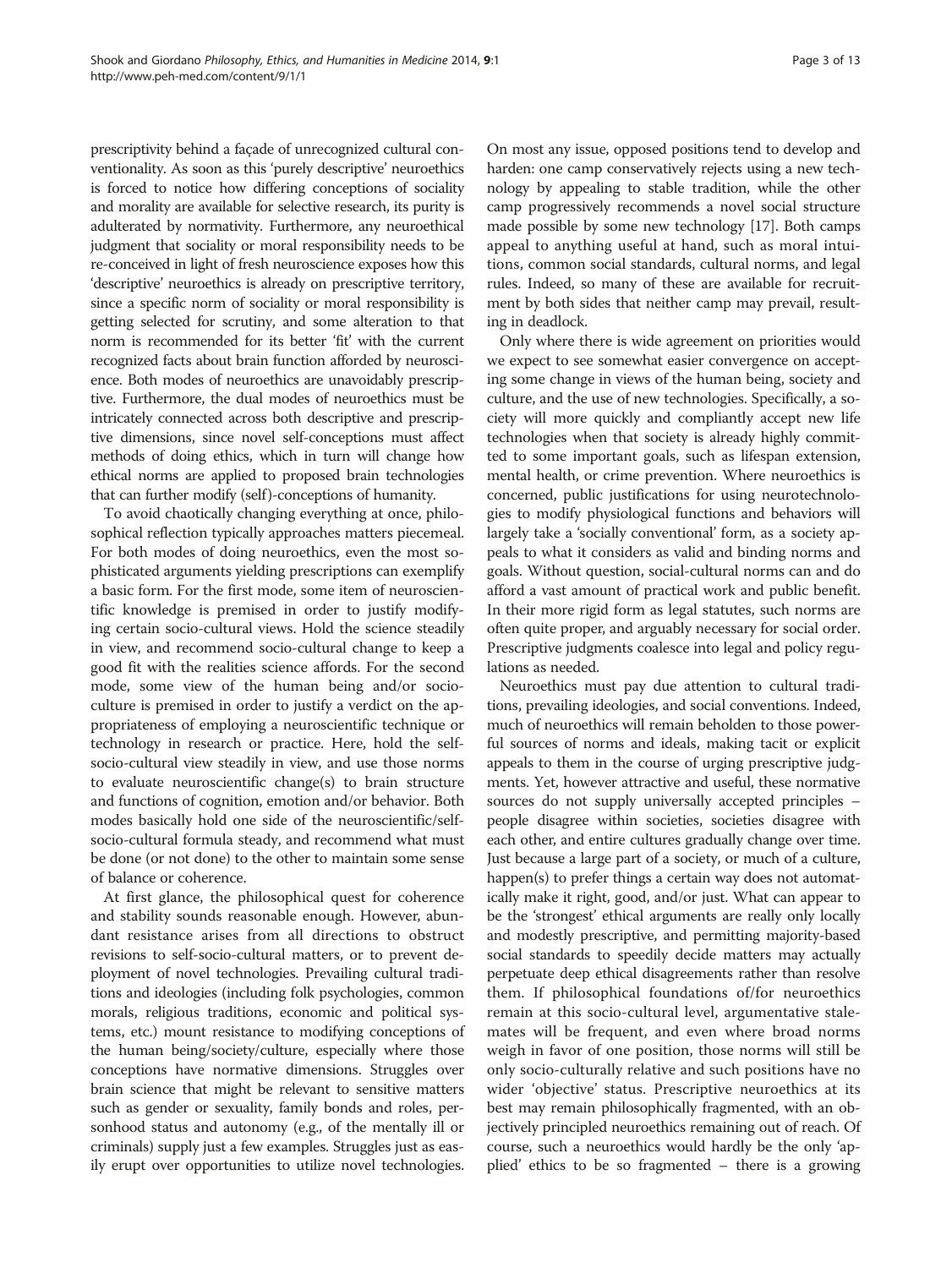recognition of irreducibly pluralistic bioethics in general [[18](#page-11-0)-[21\]](#page-11-0).

Offers to rescue neuroethics (and bioethics) from this fragmented situation have been offered from those claiming that there are universally valid norms for all humanity. Theologically inspired offers rarely comport well with the scientific worldview, but even if that clash could be overcome, religious traditions tend to disagree with each other over ethics as much as cultures do. The naturalisticallyminded philosophers among the theological community often appeal to preserving 'humanity', 'human nature', 'human virtues', and the like. Their naturalism, however, prevents this strategy from rising above conventionality as much as hoped. In this Darwinian age, such essentialist appeals can only amount to aggregating nicer humans into one set and pointing to what many of us happen to be doing well [\[22](#page-11-0)-[24](#page-11-0)]. For example, repudiations of futurist plans of trans-humanist agendas and post-humanisms typically make claims that either amount to "what humans have been doing as morally right is a path from which no one should stray," or "matters should they remain as they have been." (That is why the divergent values of some future 'post-human' society are typically disregarded by such conservative arguments.) Promoters of trans-humanism and post-humanism are quite capable of appealing to selected 'universal' norms of humanity as well, but closer examination of this strategy exposes how these norms tend to be conveniently pre-selected from special phases of civilization and then 'discerned' within all humanity [\[25\]](#page-11-0).

To be sure, philosophy has additional resources. Established ethical theories, such as various deontologies, utilitarianism, contractarianism, and virtue ethics, may be ways to surmount conservative-progressive stand-offs, and rise above socio-cultural conventionalism altogether. These ethical theories lay claim to some higher 'objective' status, but do they really tend to end controversy? Far from it; the spectacle of argumentative standoffs among ethical theories lends applied ethics its characteristic adversarial tone. Any agreeable convergence among rival ethical theories seems more like a matter of chance than design. Even those ethical theories proud of a basis in 'reason' do not precisely agree on how to best be rational.

Does prescriptive neuroethics have any further options beyond settling for socio-cultural fragmentation, seeking humanity's 'genuine' values and virtues, or following the lead of one or another established ethical theory? As a field, neuroethics has an opportunity to transcend these alternatives. By taking the social, behavioral, and brain sciences most seriously, the first mode of neuroethics has access to knowledge about how humans cognize the world, undertake their conduct, engage in relationships, and structure and manage social and moral responsibilities. The second mode of neuroethics has the capacity to apply such knowledge for evaluating the methods used for ethically judging proposed modifications to ourselves and our societies. In short, we opine that there is nothing about how we can do morality, make ethical judgments, change moral habits or social roles, or re-design societies that is theoretically off-limits or beyond the purview of neuroethics. This burdens neuroethics with the requirement of being consistent with several sciences (bringing attendant concerns discussed in the next section), but it simultaneously loosens neuroethics from complete dependence on folk psychologies, social conventions, cultural standards, obsolete epistemologies and theories of mind, traditional philosophical and religious ethics, and outdated meta-ethics.

Has neuroethics fully realized the extent of a proper domain, and the potential capaciousness of its power? If not, neuroethics will remain weakly prescriptive, but it will obtain its value premises on loan from outside sources. Neuroethics can make appeals to intuitions, social conventions, legal statutes, and ethical theories too; indeed, these inherited argumentative habits from older versions of applied ethics (such as medical ethics) nearly exhaust the neuroethics literature to date. But we believe that a much wider field of action awaits neuroethics: the potential to be served by – and serve as – a new meta-ethics.

# A new meta-ethics for neuroethics

Meta-ethics involves clarification of any linguistic, epistemic, psychological, or even metaphysical presuppositions and commitments involved with moral thinking and practice. Ethical theories tend to append some meta-ethics to their systems since each theory relies on a characteristic view of what morality is and how morality works, views contested by rival ethical theories. Before the advent of the behavioral and brain sciences, such meta-ethical presuppositions were just that: sheer assumptions. Philosophers and theologians 'found' them grounded in all sorts of places, such as folk intuitions, grammars, linguistic definitions, 'common sense' morals, socio-cultural norms, and legal regulations, along with whatever the 'best' sciences or theologies of the day said about free will, human nature, natural law, speculative metaphysics, or divine commands. Over the centuries, typical pronouncements of meta-ethical principles have really amounted to little more than personality traits, linguistic habits, folk psychology concepts, comfortable moral intuitions, race/class/gender prejudices, theological dogmas, armchair speculations, and so forth.

Ethical theories and meta-ethics have long mapped out morality and moral concepts in the absence of adequate biological, sociological, and psychological knowledge about origins of human sociality, the human capacity for doing morality, and the ability to modify moral and social norms. We posit that a new scientific meta-ethics can gain independence from inherited intuitions, social conventions,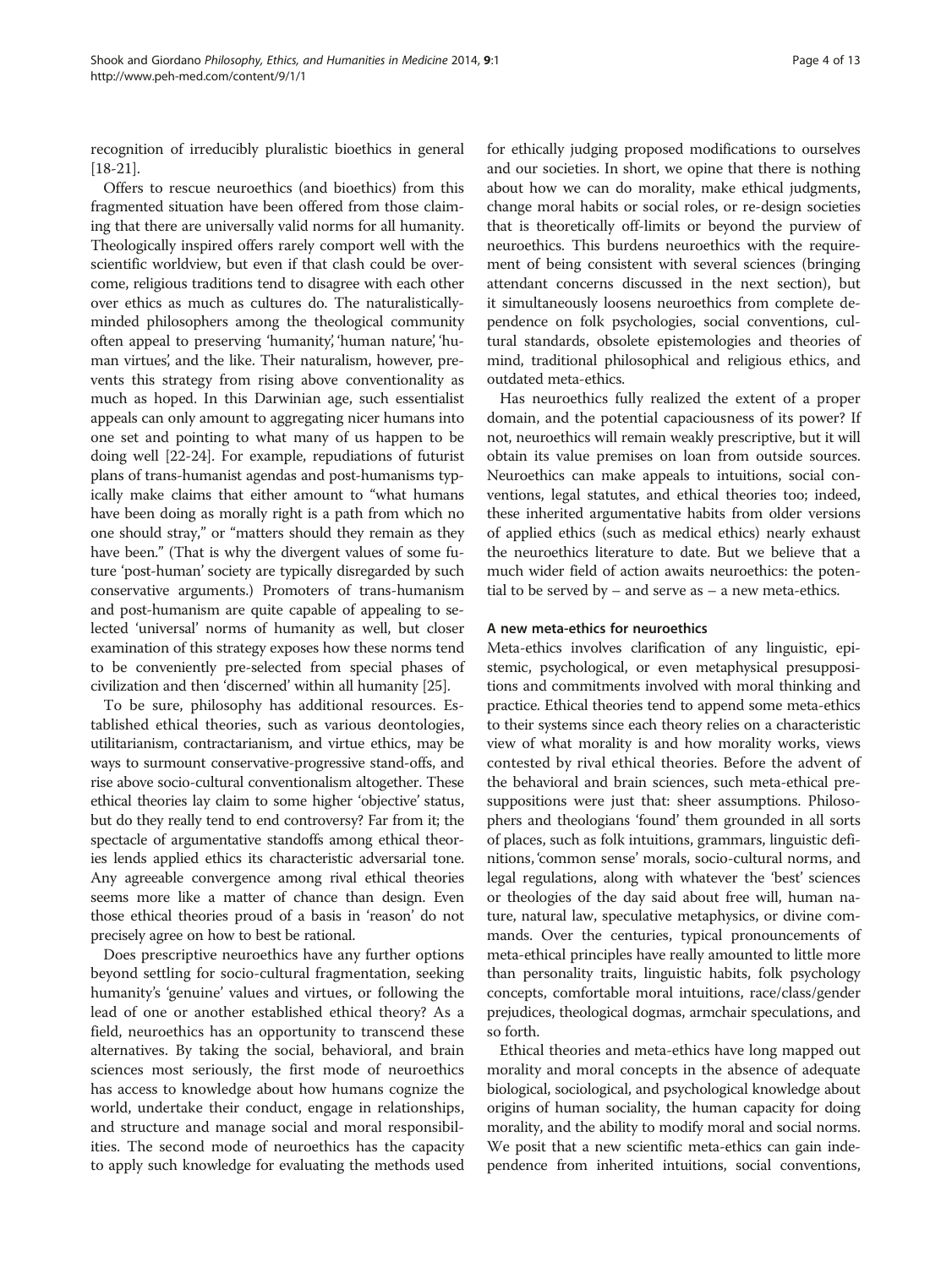and older ethical theorizing. Neuroethics will engage the social, behavioral, and brain sciences to erect the foundations of a new meta-ethics. Neuroethics need not be another 'applied ethics' beholden to outdated metaethics or ethical theories; nor will neuroethics be imperiously told (by any postmodernist meta-ethics, for example) that bioethics cannot attain any measure of objectivity, or be cowed by an analytic meta-ethics into abandoning empirical ethics as a fallaciously naturalistic project [[26](#page-11-0)]. For neuroethics, neuroscientific understandings of the subject matter, namely actual human sociality and moral cognition, take priority. In a similar manner, the behavioral and cognitive sciences are supplying much-needed tests and correctives to epistemologies, theories of learning, and metaphysical notions of the body-brain-mind relationship [[27,28](#page-11-0)].

Neuroethics could exemplify how to fruitfully apply a new scientific meta-ethics because it addresses and treats three matters that are crucial to any meaningful and authentic exploration of human life: namely, moral capacity, moral practice, and moral principle. What does 'morality' mean to neuroethics? Roughly, the naturalistic understanding of human morality takes it to be a socially sustained practice, found in all (or nearly all) cultures, in which individuals voluntarily and habitually conduct themselves in accord with understood norms promoting personal fitness for social interactions and regulating public conduct of wide social concern. People participate in a morality not only by regulating their own behavior in social relationships, but also by assisting in the needed enforcements of moral norms, and by teaching moral norms and the means of enforcement to those who need moral education. The universality of this social technology of morality indicates its significant and longstanding utility for social groups small and large (especially when supplemented by the far older norms of kinship and the much younger norms of law) [[13,29\]](#page-11-0).

Let us sketch neuroethics' approach to moral capacity, moral practice, and moral principle in that order. First, utilizing knowledge from the biological, cognitive and social sciences, neuroethics applies understandings of neural substrates and mechanisms of cognition to investigate how humans have the capacity to be social and moral [\[3,13](#page-11-0)]. Any theories involving mistaken presumptions about how sociality works, how we must think about morality, and the cognitive resources available for managing society or being moral, will be disproven and then suitably revised or speedily eliminated. Ideologies and philosophies having a concern for actual human morality means they can be held accountable by scientific information about human cognition and sociality. Theoretical recommendations about people being moral and becoming more moral must make at least four kinds of presumptions about (1) how people are already doing morality, in some specified sense of what it means to be 'moral'; (2) the cognitive/emotive processes that people undertake when trying to be moral; (3) how certain changes to these processes are possible; and (4) how some of these changes can result in a person's conduct becoming more moral. Theories making these presumptions can hence be discredited in any of four ways: (1\*) a theory's specified sense of 'morality' may not resemble how humans generally do morality; (2\*) a theory's view of the cognitive/emotive processes involved with doing morality may be inaccurate or entirely mistaken; (3\*) a theory may be proposing modifications to processes of doing morality that are not in fact possible; or (4\*) a theory's view that possible modifications to moral processes are effective for doing morality better cannot in fact be that effective. Social ideologies and ethical philosophies are not immune from evaluation and criticism from the behavioral and brain sciences. Ethical theories that can be adapted in light of scientific knowledge will enjoy a deserved advantage [\[30\]](#page-11-0).

Second, from this sound(er) basis in reliable theorizing about sociality and morality, neuroethics can expand its inquiry into any and all social and moral practices, carefully evaluating them for their consistency with brain realities, and recommending modifications where indicated. Expectations that people should be doing things a certain way should align with the ways that (their) brains can actually function. Neuroethics (like the brain and behavioral sciences generally) will be perpetually confronted by cultural ideologies, legal and political philosophies, ethical theories, meta-ethical systems, and the like, each protesting that factual brain science is largely irrelevant to the normative task of making people into who they ought to be. While neuroscience does not – and/or cannot purport – to prescribe and proscribe actions or establish ideals, it – and neuroethics – can infer and inform what, why and how neural functions, and effects can enable embodied organisms (like humans) to sense, perceive, emote, decide and act, and this is important to the establishment of norms and ethics about the ways we relate. Furthermore, guiding people's lives implies shaping minds, so ignorance of the brain is no excuse. Any movement of social reform, for example, should partner with neuroethics in order to determine how modifications to brain structure and function (by whatever means, from inter-socially pedagogical to neurologically pharmaceutical) can affect our personal capacities, interpersonal relationships, and moral practices. More generally, neuroethics is usefully central to inquiries into the potential wider impacts of modified mind/brain capacities and practices on all other moral, social, economic, legal, political, cultural, (etc.) realms of life [\[3,5,13,31\]](#page-11-0).

Third, proceeding from some sense of human moral cognition and action, and how adjustments to ourselves and our social practices may have wider implications, neuroethics can help formulate principled judgments about whether and how modifications to existing moral and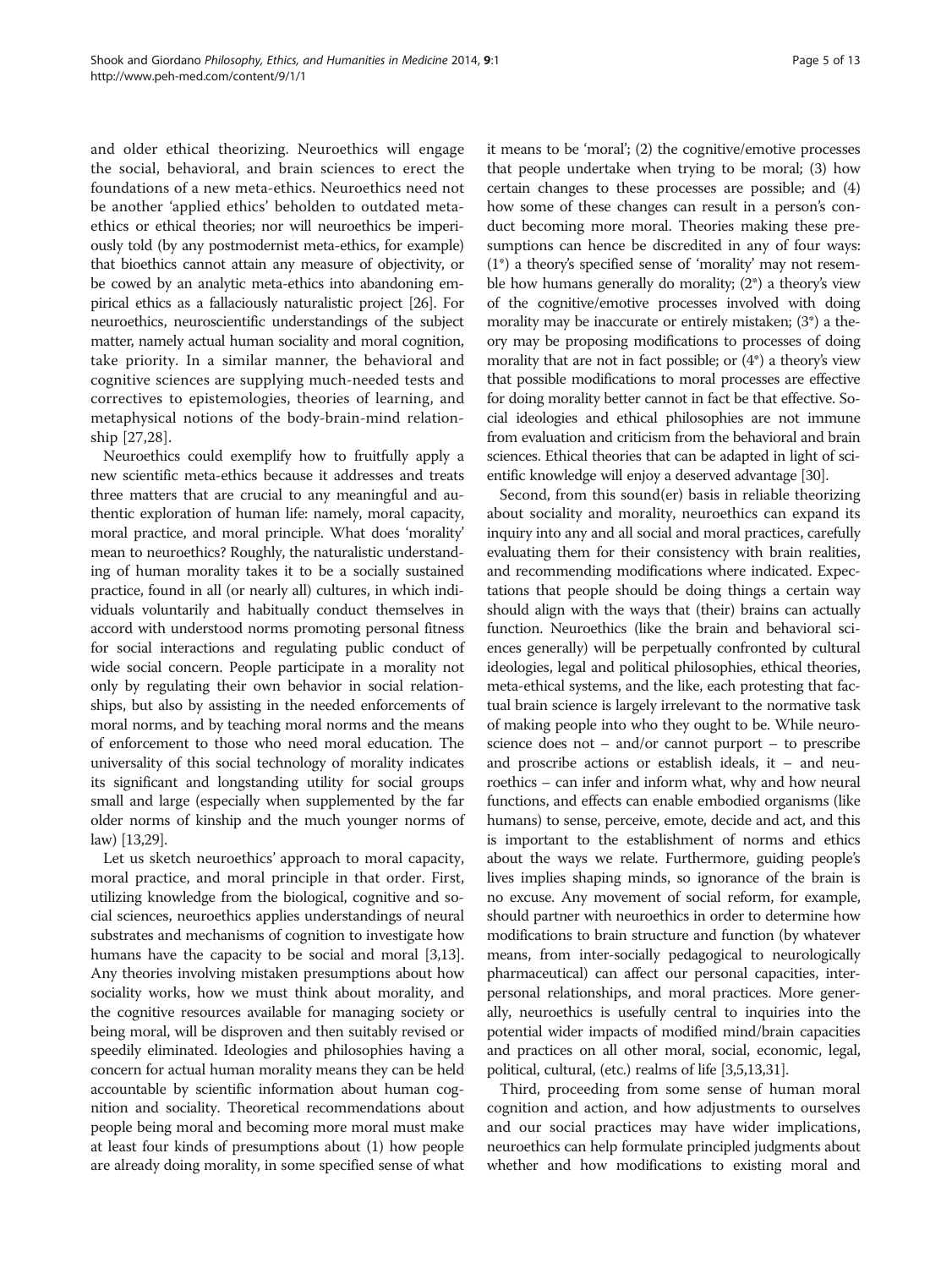wider social practices ought to be made. Having participated in the comprehension of moral capacities and the reformulation of sound ethical theorizing, neuroethics can proceed to an articulation and application of improved ethics to concrete problems arising in and from brain research and new neurotechnologies that are coming fast to the global stage. Again, established ethical systems will claim priority here, offering to stock neuroethics with their principles, but such principles can be freely accepted or declined as appropriate. Unlike philosophies that prefer to isolate objective morality and its supposedly rational basis from conventional ethics in its cultural settings, we reserve for neuroethics a meta-ethical stance that takes the cognitive and social sciences seriously in their investigations of the embodied human being embedded within socio-cultural environments [\[3,4,31\]](#page-11-0). This opportunity might first appear like a return to the option of socio-cultural conventionality, but, starting from science in fact opens the possibility for a far more objective foundation for neuroethics than the 'objectivity' promised by older ethical theories.

## Neuroethics and moral naturalism

Neuroethics is contributing to the project of moral naturalism that aims at scientifically understanding how humans practice sociality and morality in their cultures. Moral naturalism must not be confused with moral realism – when a moral naturalist proposes to study human morality, there is no specific code of morality intended and no commitment is made about whether one or another morality is 'true'. Moral naturalism is hospitable to deep moral pluralism, although it is inhospitable to views of morality that contradict sound science [[32-34\]](#page-11-0). This meta-ethical grounding for and of neuroethics in the brain and behavioral sciences arouses philosophical suspicions, too many to entirely forestall in this paper. Rather, we can only make a few statements about such concerns here. In our view, while neuroethics has no choice but to be naturalistic in its approach to studying sociality and morality, neuroethics is not automatically beholden to ethical naturalism, since neuroethics need not agree that all moral meanings and values, and any ethical principles adjudicating among them, entirely reduce to the status of objective facts about the natural world. Nor must neuroethics take a strictly eliminativist stance against freedom, agency, and responsibility, but need only consider scientifically acceptable versions that find responsible autonomy in learned capacities for managing individual conduct and social relations, rather than in some mythical 'free will' ignoring natural laws or non-existent 'self-conscious decisions' always instantaneously controlling actions (compatibilist theories grounded on social neuroscience are better scientific candidates, for example [[2,35](#page-11-0)-[37\]](#page-12-0)). Neuroethics need not necessarily heed extant ethical theories' criteria for possessing freedom or autonomy (such as "the capacity for purely rational thinking" and the like); nor need neuroethics be premised on any 'neuro-essentialism' positing that a conception of the human being cannot exceed our neurobiology [[3,13](#page-11-0)[,38](#page-12-0)].

Neuroethics is not reducible to any specific amount of science, yet science is crucial for meta-ethics and neuroethics. By ensuring scientific continuities between actual moral conduct in the natural world, inquiries into the conditions permitting such conduct, and prescriptions for modifying how people morally conduct themselves, neuroethics remains fully committed to the scientific worldview without reducing ethical philosophy to the sciences themselves. On this meta-ethical view, (neuro)scientific knowledge about human (or any other species') morality is not incompatible with all ethical philosophizing. While ethical theorizing that relies on entirely disproven notions must be eliminated, claims that evolutionary psychology, sociology, or the cognitive sciences will eliminate morality itself (and obviate all ethics) are hasty and overblown [[39](#page-12-0)]. The scientifically-based meta-ethics of neuroethics will find plenty of genuinely natural morality among humans to research, and this meta-ethics will leave room for neuroethics to engage ethical philosophy.

Some, but not all, ethical philosophies are refuted by the fact(s) that: many people are not fulfilling morality's altruistic expectations; peoples' moral intuitions have emotional roles set by evolution instead of cognitive ways to track moral realities; peoples' intuitive notions of how morality works are quite mistaken; and ordinary language about morality is replete with confusions and errors. Ethical philosophies do not all agree about the cognitive or motivational capacities of ordinary morality, and they don't all share the same degree of reliance upon what people happen to think or say about morality. Ethical philosophers typically focus on thoughtfully guiding people toward improving one or another system of morality – and the shortcomings obtained therein. For example, the discovery that people typically fulfill only minimal expectations of morality, and are sentimentally partial and partisan towards those like themselves who live in proximity, is not exactly a stunning revelation for much of philosophical ethics (or for religious ethics) that some brain scientists may have made it seem [[39](#page-12-0)]. Similarly, when one or another ethical theory or meta-ethics has defined 'morality' or 'moral knowledge' in terms later discovered to be inadequate by the brain or behavioral sciences, philosophers should refrain from announcing that "morality does not exist," and instead focus on discrediting (sources of) poor definitions of morality [\[40-42\]](#page-12-0).

Despite centuries of misguided and mistaken ethical theorizing about the origins and foundations of morality, it has been and remains a robust part of human social life. Neuroethics can be an equally robust and perhaps better philosophical ethics. In general, philosophical ethics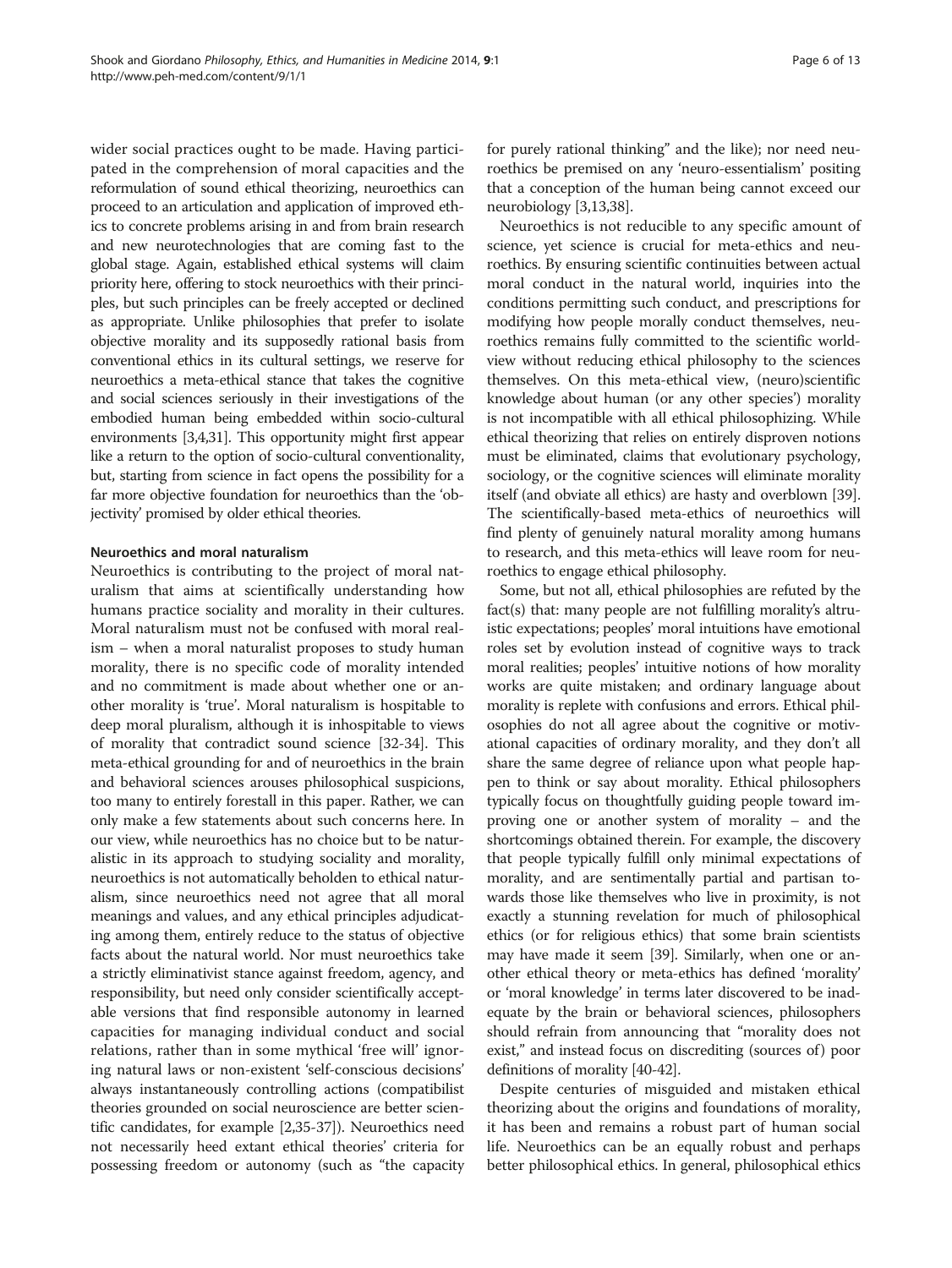can handle less than ideally moral people and can avoid defining morality in entirely fictitious terms, but ethical theories cannot keep supposing that their preferred modes of ethical reasoning are immune to discoveries about actual human cognition. A scientifically based meta-ethics, and its focus starting from an understanding of moral cognition, emotion and behaviors in the human world means that ethical philosophizing can be held accountable by neuroethics, not the other way around. No philosophical ethics, not even utilitarianism or deontology, can enjoy presumptive ethical status anymore.

Neuroscience's liberation from reliance upon notions of morality established by antiquated ethical theories, (that are absent knowledge about cognition), is only half-heartedly recognized at present. For example, the relative immaturity of neuroethics as a discipline and practice is manifested by the curious way that some neuroscientists are attempting to map correspondences between specialized cognitive/affective functions and the modes of reasoning inherent to traditional ethical theories (for overview, see [\[1](#page-11-0)[,43](#page-12-0)]). Why just those ethical theories, rather than others? Are we forever wedded to utilitarianism and deontology (or any other lineup of extant theories that one would care to list)? Imagine if epistemological inquiries were conducted in this manner. That some brains are capable of thinking 'deontologically' and others in a 'utilitarian' manner when confronted with an artificial situation having only two possible outcomes only indicates that brains are indeed trainable in those two ways (which we knew well before brain imaging). But no amount of brain imaging would infer that those are the only two ways of moral thinking. The far more interesting kinds of information from neuroscience do not involve what we already know about what brains can do, but rather what brains could potentially do differently – and perhaps better. What will brain images look like from people who transcend the artificial utilitarian-deontological option when dealing with messier real-world situations? We should be looking at a neuroscience of the morally possible, not just the ethically necessary.

To be sure, while we are pointing a way towards developing a scientifically adequate meta-ethics, this essay does not offer a 'correct' ethical philosophy grounded in that metaethics. Even the lengthy process of weeding out disproven ethical theories (not attempted here) leaves no obvious single winner in its place – the negotiation between the brain and behavioral sciences and adequate ethical theorizing will be an on-going process for as long as new things are learned about cognition. Instead, we here propose undertaking three modest meta-ethical goals: First, grounding a new meta-ethics for neuroethics on empirical knowledge about actual people in their societies; second, questioning whether a prescriptive neuroethics must remain beholden to such things as socio-cultural norms or traditional ethical theories; and third, suggesting how a new neuroethical

framework with objectively principled outcomes could be erected. This path from real people to normative prescriptions, and then on to neuroethics principles, is neither obvious nor easy, especially because outdated metaethical presumptions crowd the philosophical landscape. Surmounting conventional prescriptivity still appears especially daunting.

How can neuroethics go about selecting and elevating conventional prescriptions into objective principles? Since the meta-ethics of neuroethics must follow the brain and behavioral sciences in their view of morality as socioculturally embedded, doesn't that imply that all prescriptive judgment is forever limited to relativistic status? And if neuroethics would instead find its principles in some other source besides actual human cultures, would that search amount to a betrayal of its confessedly scientific foundations? We hold that there is a meta-ethical way past this dilemma. We resist a simplistic forced choice between many diverse social conventions or a unitary trans-cultural ethics for doing prescriptive neuroethics. Neuroethics' moral naturalism and its reliance on the brain and behavioral sciences – especially cultural anthropology, social neuroscience, and cognitive neuroscience – cannot endorse that dichotomy.

Brains are certainly embodied, and people are thoroughly socialized and encultured beings [\[3,13](#page-11-0)]. So philosophical appeals to some mythical capacity for pure reason or detachment from group identity can't work; people can do far more than robotically express one culture. People are not individuals with accidental cultural identities, nor are their identities exhausted by the folkways of some culture or another. At the same time, these encultured humans possess intelligent capacities to cognitively reflect on cultures [\[9\]](#page-11-0). Furthermore, most people can appreciate how they stand with respect to cultures, they can enjoy some emotional ability to empathize with others in different cultures, and they can learn from other cultures. The very fact that humans enjoy quite sophisticated cultures is the very reason why we can defensibly assert that we are not forever trapped within just one culture (or sub-culture, etc.) or another. Indeed, ethnic and cultural identities could not be constructed, deliberately managed, and carefully sustained against hegemonic and assimilationist pressures unless ethnic and cultural identity could be objects of reflective evaluation and comparison [\[44,45](#page-12-0)].

Enculturation is most powerful when it is least visible, but it can come into view in many ways. People can realize how other cultures are different, yet at the same time, not so different. People can re-evaluate their own culture's habits and norms; people can revise their social structures in light of novel goals and ideals; people can combine cultural features or move to other cultures; people can respect and value people of other cultures without necessarily valuing everything about those other cultures; and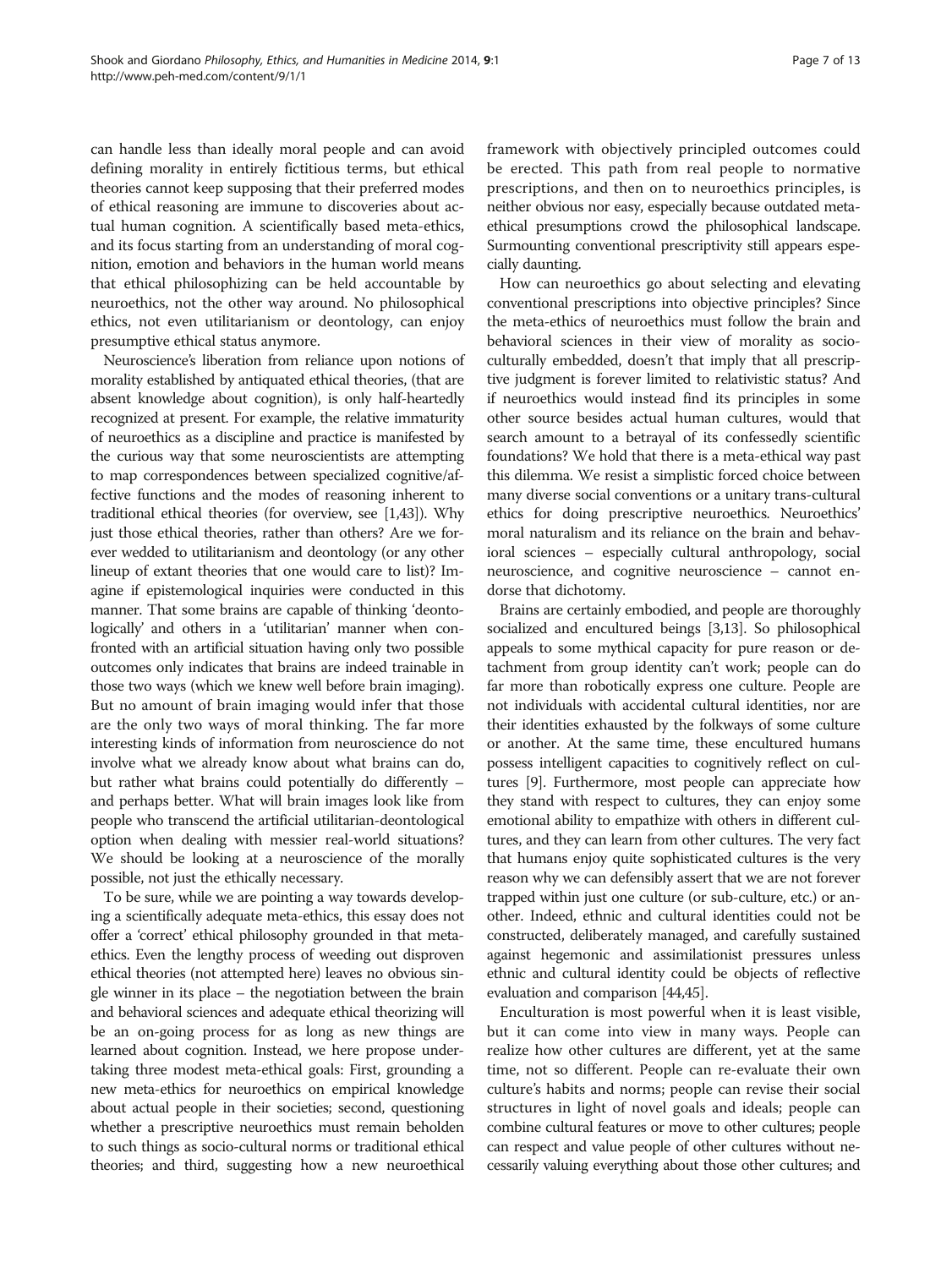people of different cultures can work on converging agreement on shared principles (although perhaps for differing reasons). In short, people can feel respectfully beholden to their own cultures even while they perceive that social norms can, or sometimes should, be modified. Humanity is a species that re-designs its moralities, just as it designs and modifies all social technologies. Modifying moralities cannot be a path towards some trans-cultural position, however, since at every stage of socio-technological development, we are still talking about thoroughly encultured humans [\[46-48\]](#page-12-0). But it is a path that permits recognition of the locations and limitations of any given socio-cultural convention. This human capacity helps to explain how cultural evolution happens at all. Furthermore, it turns out to be no paradox that we can travel across and partially transcend socio-cultural boundaries through our capacities for understanding the very existence and permeability of those boundaries.

Summarizing, neuroethics should participate in forging a new, objective meta-ethics based upon scientific research into human societies and their moralities. This new metaethics in turn grounds the needed neuroethical testing of ethical theories for adequacy, which then permits neuroethics to suggest improvements to our understandings of morality and to ethical theories, and explain why humans have the cognitive resources to reflectively modify sociocultural inheritances. Modifying social structures such as moralities is far from easy; in the short term, domestic appeals to social convention get much practical and policy work done. All the same, methods yielding short term, local results don't necessarily work beyond their social range of application, or their conventional premises.

# Principled and cosmopolitan neuroethics

We now come to the question of whether the evident capacity of neuroethics to be prescriptive on its own philosophical terms provides for the further ability to become objectively principled as well. Although neuroethics can and should take advantage of a new meta-ethics grounded in the brain and behavioral sciences to acquire some degree of liberation from socio-cultural conventions, cultural ideologies, and outdated ethical theories, this progress is insufficient to guarantee that neuroethics could erect an objectively principled ethical position. Understanding which conventions, ideologies, and ethical theories to avoid is hardly the same thing as discovering the one right ethical system. Neuroethics could still remain forever fractured, prescriptive only for local situations and social contexts, and valid only by being premised on group or cultural norms. Within any actual society, of course, prescriptive neuroethics can seem properly principled, as it contributes to the reflective stability of norms for that society. The larger question is whether a principled neuroethics can apply to far more than just local contexts in a piece-meal fashion. Will the philosophy and practices of neuroethics rise above social or cultural relativism? Can neuroethics provide something of objective value to the world at large?

Thus far, this essay has sought to arouse a creative tension between (A) the way that neuroethics respects how human brains are embodied, socialized and encultured; (B) the expectation that neuroethics can and will do its prescriptive work with great sensitivity to socio-culturalhistorical contexts; and (C) the hope that neuroethics could approach an inter-cultural level of principled philosophical ethics. But we hold that the tension within and between these points is resolvable by the fusion of their concepts and tasks. Specifically, we think that a new metaethics for neuroethics is already entailed within points A and B: that is, – respect for both the power of enculturalization and the intellectual flexibility to modify cultures. People are always encultured, yet they can be thoughtful and creative individuals, who can contribute to cultural comparison and change. We believe that this position points the way toward fulfilling the hopes of point C.

As we view it, a new meta-ethics for neuroethics already contains some principled treatments of sociality and enculturalization that bridge the transition from how humans are successfully social, to ways they should continue to be social. For example, humans are properly encultured to permit opportunities for their flourishing, yet cultural essentialism is unsound. So we should be suspicious of social groups preventing individuals from changing their selfidentities, dictating the identities of its members, aggressively assimilating new members, or denying their members' efforts to learn and think about the ways of their culture and those of other cultures. Ethnocentrism is similarly unsound, so we should be suspicious of any society claiming to exemplify a 'correct' way of life. Along these lines, we can see why excessive cultural elitism is unsound, since no society/culture is so elite or correct that it can reasonably classify the members of other societies as sub-human or less worthy of respect or dignity. Cultures still permit people to pass moral judgments on others (that's the point of having a morality), but individuals in other cultures are still to be viewed as worthy candidates for moral regard [[49](#page-12-0)].

Following this train of thought, excessive nationalism looks unsound as well. While citizenship can be a valuable status for people, no country should presume that a person's identity or loyalty is primarily characterized by one's current domicile or citizenship, and people should not automatically prioritize their nation's interests. Because the new meta-ethics of neuroethics will also remain skeptical towards any ethical theorizing that lays claim to trans-cultural or absolute status, this stance renders implausible any political theory reliant upon those sorts of foundations, such as certain kinds of political liberalism or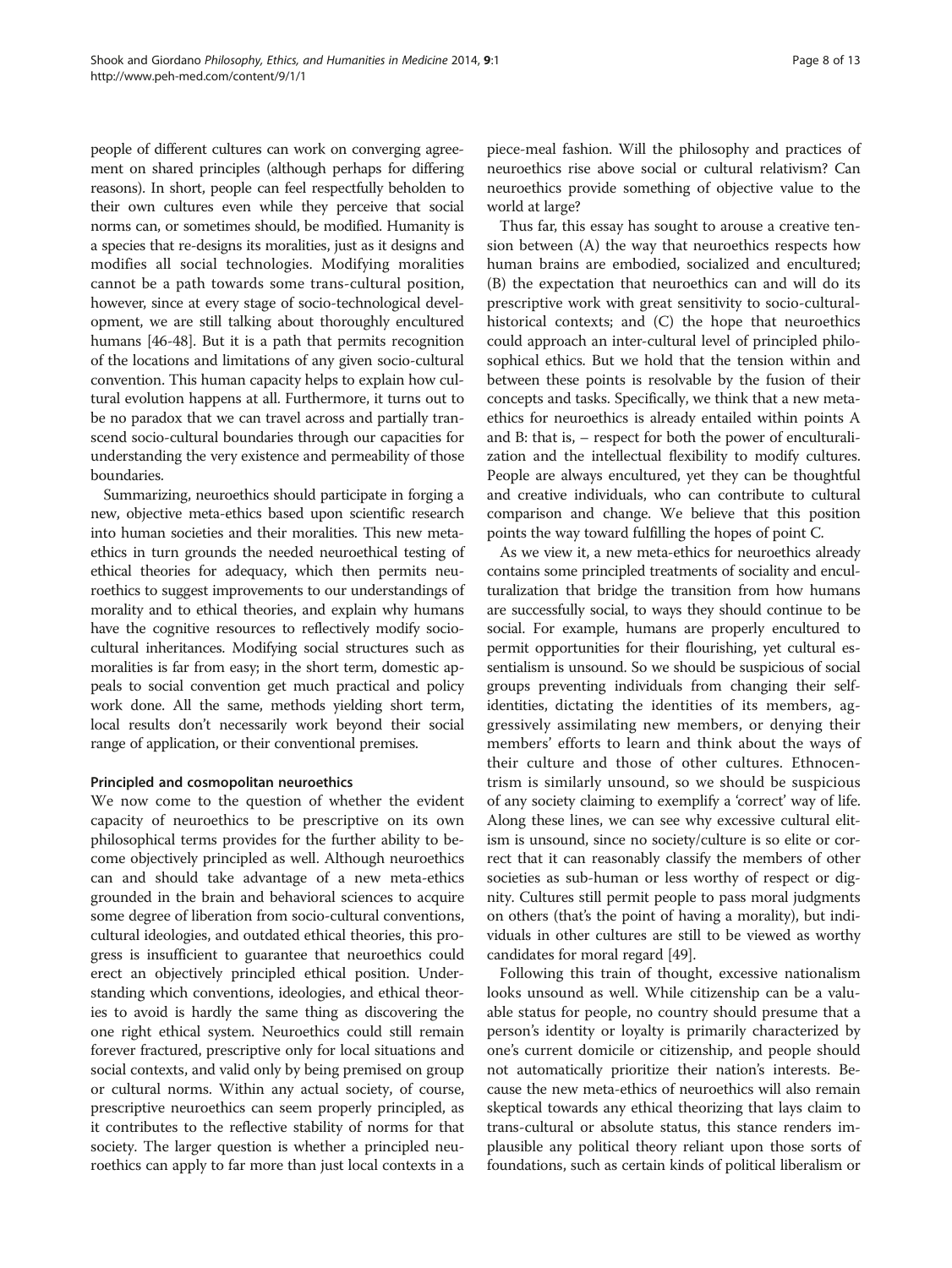social contractarianism grounded on a vision of 'true' human nature that fails to recognize and regard biology and culture [[50](#page-12-0)].

A new meta-ethics will not merely describe how humans are social and moral within cultures, since it will also comprehend how ecologies are capable of providing conditions for successful human understanding and improvement of their cultures. Most relevantly, this neuroethical metaethics will grasp the proper cultural conditions minimally needed for people to intelligently manage, sustain and improve their moralities. Inappropriate cultural conditions are hence specifiable as well, and include: obstructing knowledge about how sociality and morality works; preventing people from intelligently questioning and creatively modifying their social structures and moralities; isolating people to keep them ignorant about other cultures; promoting ideology that one's own culture must be uniquely correct; encouraging people to demean and demonize those in other cultures; and generally stunting the human capacity (such as it is) for empathy and cooperation with others. Cultures that foster such inappropriate conditions are not fulfilling their proper function, basically by failing to enhance intelligent human flourishing, which is the entire point of being encultured humans. The universality of the use of culture across humanity supplies the key to locating cultural norms to encourage.

Such norms obtain: respect for individuals who value their identities and are changing their self-identities; opportunities for people to acquire capacities for flourishing; protection of individuals from cultural insulation, isolation, and ignorance; denial that any society has exclusively correct norms; disdaining efforts to cast some peoples outside the circle of full humanity; and valuation of people for themselves and not merely with regard for their heritage, citizenship, or political status.

One tradition of ethical and political philosophy highly prioritizes all of these recommendations: cosmopolitanism. Humanist in its ethics, liberal in its attention to rights, and open to secular as well as religious freedom – but not oppression or aggression – in its politics, cosmopolitanism has long supported ethnic toleration, cultural pluralism, equal rights, liberal democracy, global cooperation, and international peace [\[51-55\]](#page-12-0). Cosmopolitanism cannot be uncritically adopted, of course. Over the course of its history, some varieties of cosmopolitanism have harbored hegemonic, essentialist, trans-cultural, or putatively absolutist principles among their foundations. Cosmopolitanism has occasionally included among its first principles unrealistic expectations about such things as a human motivation to prioritize and follow reason; a human capacity for deep empathy and equal concern for all; a willing suspension of concern for local matters to tackle distant situations; an eager altruism for supplying strangers with plentiful support at the cost of much personal wealth; an

excessive tolerance for moral and cultural pluralism; an anti-pluralist hope for one hegemonic world culture; a determination to view humanity only as one community; or a drive to abolish countries in favor of a single world government. Varieties of cosmopolitanism can evidently be not only idealistically hopeful about humanity, but as unrealistic as any ethical or political philosophy could be. We opine that the naturalistic meta-ethics for/of neuroethics cannot support the aforementioned cosmopolitanisms that are reliant on these sorts of expectations.

However, we assert that a modest cosmopolitanism, compatible with typical moral performance, hospitable to people enjoying ethnic diversity and democratic selfdetermination, and workable with contemporary political structures such as nations, international bodies, and global accords, makes a good fit with the new meta-ethics as we have formulated [[56-59\]](#page-12-0). Despite prevalent caricatures of cosmopolitanism as a way for privileged Westerners to 'discern' agreeable moral rules ecumenically 'shared' by other cultures, only to blunder into cultural misunderstandings and perpetuate colonialist stereotypes, we venture to support a more philosophically sophisticated cosmopolitan stance. We caution that neuroethics would be wise to abstain from commitments about broader issues as wealth egalitarianism, economic globalization, personal property rights, or humanity's political solidarity [\[60,61](#page-12-0)]. Judging the appropriate political frameworks for realizing cosmopolitan visions, or deciding whether and when primary citizenship could be transferred from a country to a world polis is well beyond the purview of neuroethics alone. All the same, a principled, cosmopolitan neuroethics can be involved with offering recommendations for intercultural deliberation about crucial issues such as guaranteeing basic freedoms, protecting everyone from harms, promoting material and cultural opportunities for all, and preserving peoples' capacities for self-governance.

# Four guidelines of a principled neuroethics

We have opened a reasoned path from the scientific foundations for a novel objective meta-ethics towards a principled cosmopolitan neuroethics. The next task of translating the high ideals of this cosmopolitan neuroethics into practical prescriptions about potential applications of neuroscience and neurotechnologies is not any easier. What are needed are mid-level principles to guide ethical and policy deliberations in concrete situations. Fortunately, neuroethics is hardly the first discipline to seek those sorts of principles. The heritage of medical ethics is conspicuously available in this regard.

If neuroethics is to transcend social conventionalism, the relationships between neuroethics and medical ethics are necessarily going to be complex. As a discipline, neuroethics is a sub-field of bioethics, which considers the moral implications of the life-sciences, and since study of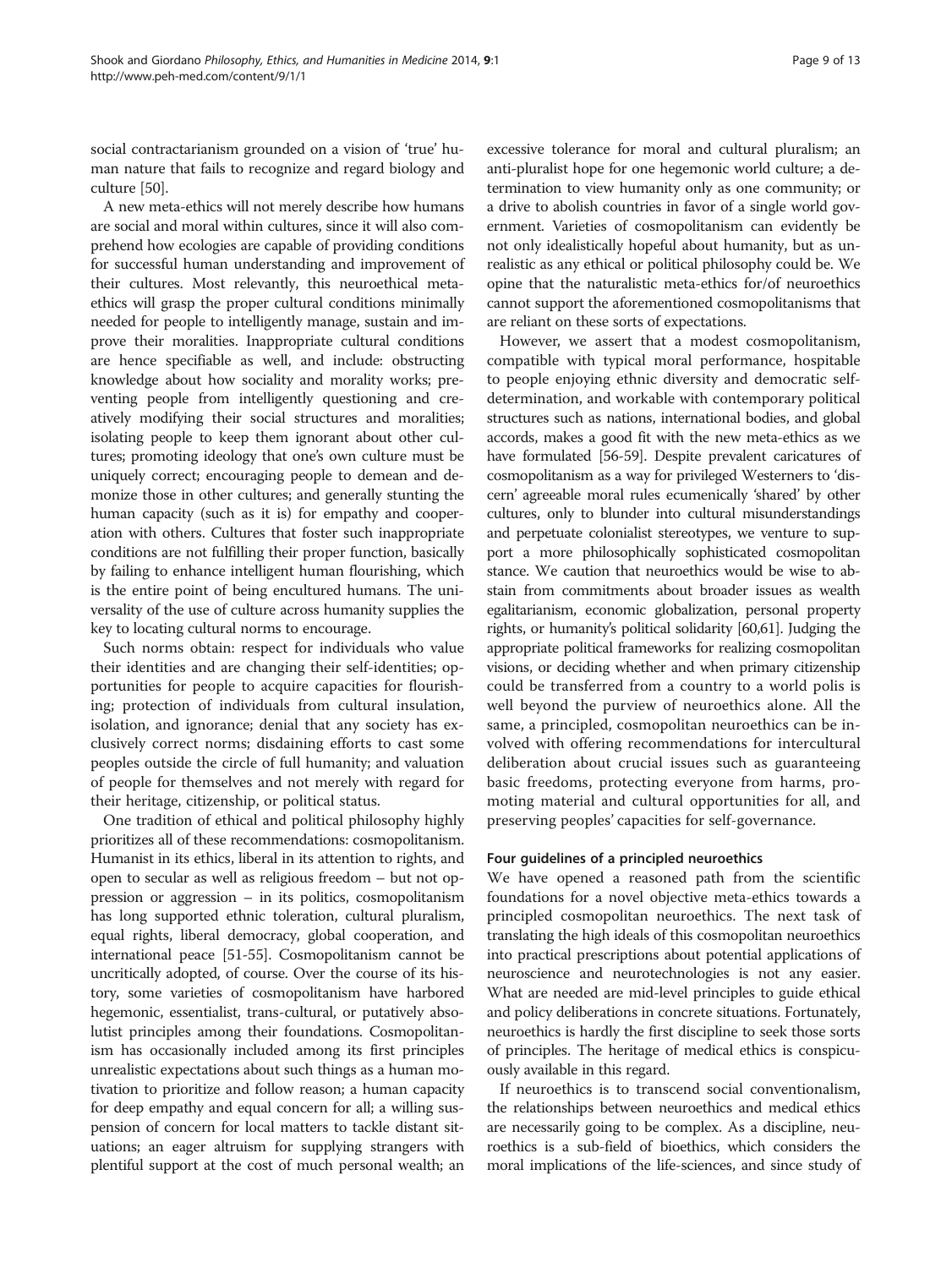neural systems is among the life sciences, neuroethics falls under bioethics as an academic discipline [[2](#page-11-0)]. Yet, while engaging the inter-disciplinarily of bioethics, the methodology of neuroethics will need to be partially liberated from bioethics and from medical ethics in particular [\[2,3,13,](#page-11-0)[43](#page-12-0)]. Medical ethics to date has been dominated by problems of Western medicine and ideals of Western philosophy, which are premised on normative notions of the 'moral individual, what counts as 'standard health,' and concerns for the 'autonomous patient' (what we have coined as 'MIS-HAP'). Indeed, medical ethics has had a generally conservative track-record, as befits a field trying to prevent medico-moral mishaps in these domains [\[62,63](#page-12-0)].

By contrast, in practical application, neuroethics is both more specific and broader than medical ethics, because neuroethics must consider how and why individuals, nonstate organizations, and governments will be utilizing brain/mind modifications for pursuing the widest imaginable variety of goals from pleasure to violence, both within countries and across international borders [[3,13,31](#page-11-0)[,64\]](#page-12-0). As for undertaking principled ethics, neuroethics will partially transcend medical ethics, precisely because neuroethics must regard modifications to the brain/mind made for any reason within and across cultural or political boundaries, including transitions to future iterations of humans, cultures, and/or beings yet to emerge.

It must be acknowledged that medical ethics and its application of principles such as beneficence, non-male ficence, respect for autonomy and justice has been truly useful for grappling with the impacts of scientific knowledge and technologies [[65,66\]](#page-12-0). These 'mid-level' ethical principles have made much good sense in the scientific context of medicine, and within the social contexts of Western culture, but they are not without contention [[67](#page-12-0)], and in the light of neuroethical questions and dilemmas, we pose that they no longer entirely suffice. Novel neuroscientific technologies will soon expose the inherent limitations of all four principles as understood so far.

For example, respect for autonomy presumes that there is an individual who has a stable personal identity over time, but radical cognitive modifications will permit the creation of new selves. Whose autonomy has been violated when someone has re-written most of their own memories? Beneficence presumes that there are objectively identifiable goods to be pursued by health care providers, but radical modifications will be undertaken by individuals who will decide for themselves what is valuable for their own lives. Who is to judge the harms of radical cognitive modifications when undertaken by people to gain competitive advantages in the workplace? Non-maleficence presumes that there are objectively identifiable harms for health care providers to avoid, but radical modifications will be chosen by individuals who will decide for themselves what 'harms' are acceptable. Where is the harm in eliminating the need for sleep without side-effects? Justice presumes that there are scarce medical resources to be distributed by health care providers (or governments) in some equitable manner, but some kinds of radical modifications will be selectively funded by communities, corporations, militaries, and countries to make people more useful in assigned jobs. Where is the injustice in obtaining a radical modification in order to stay employed in a well-paying profession, or receiving radical adjustments to courage and sensitivity levels to heighten performance as a peace officer?

The tradition of Western medical ethics and the four principles mentioned here (and similar principles gone unmentioned) [[68,69\]](#page-12-0) are not well-designed for such future scenarios. To be perfectly fair, however, justifications for principled medical ethics have frequently appealed to the way that beneficence, autonomy, non-maleficence, and justice are widely respected by many of the world's civilizations, ethical systems, and wisdom traditions [\[70-72\]](#page-12-0). It is not a coincidence that twentieth century medical ethics has overlapped a great deal with modern cosmopolitan ideals. Selected ideals of medical ethics could be revised for fulfilling cosmopolitanism to a much higher degree. Practical continuity between principled neuroethics and medical ethics has many advantages. We agree with Eric Racine's pragmatic view that neuroethics should transformatively adapt useful bioethical work, rather than reinvent or duplicate bioethics [\[2](#page-11-0)]. While a new scientific meta-ethics may supersede outdated ideologies and philosophies, such meta-ethics cannot directly derive specific moral codes, so it would be impractical for a principled neuroethics to attempt a blank-slate start [\[3,5,13](#page-11-0),[31](#page-11-0)]. Evolutionary continuity reconciles this principlism with pragmatism (a pragmatic heuristics unable to suggest guiding principles is empty, after all), and the kind of principlism suggested here should be understood as the ethical prioritization of important moral ideals, rather than the rationalistic imposition of moral 'axioms' from which applied deductions must derive. This pragmatically flexible approach fully permits thoughtful balancing and adjudication among these ethical priorities when applying them to specific cases, and it encourages their perpetual testing and reconstruction in a manner consistent with the scientific meta-ethics of neuroethics.

Summing up thus far, we have argued that progress towards an objectively principled neuroethics can be made by naturalistically reconstructing ideals of medical ethics and augmenting them according to a modest cosmopolitanism. To illustrate how this pragmatic ethical evolution may proceed, we suggest four augmented guidelines for international consideration: empowerment, non-obsolescence, self-creativity, and citizenship.

Augmenting beneficence yields empowerment. The duty to advance the welfare of others should be extended to the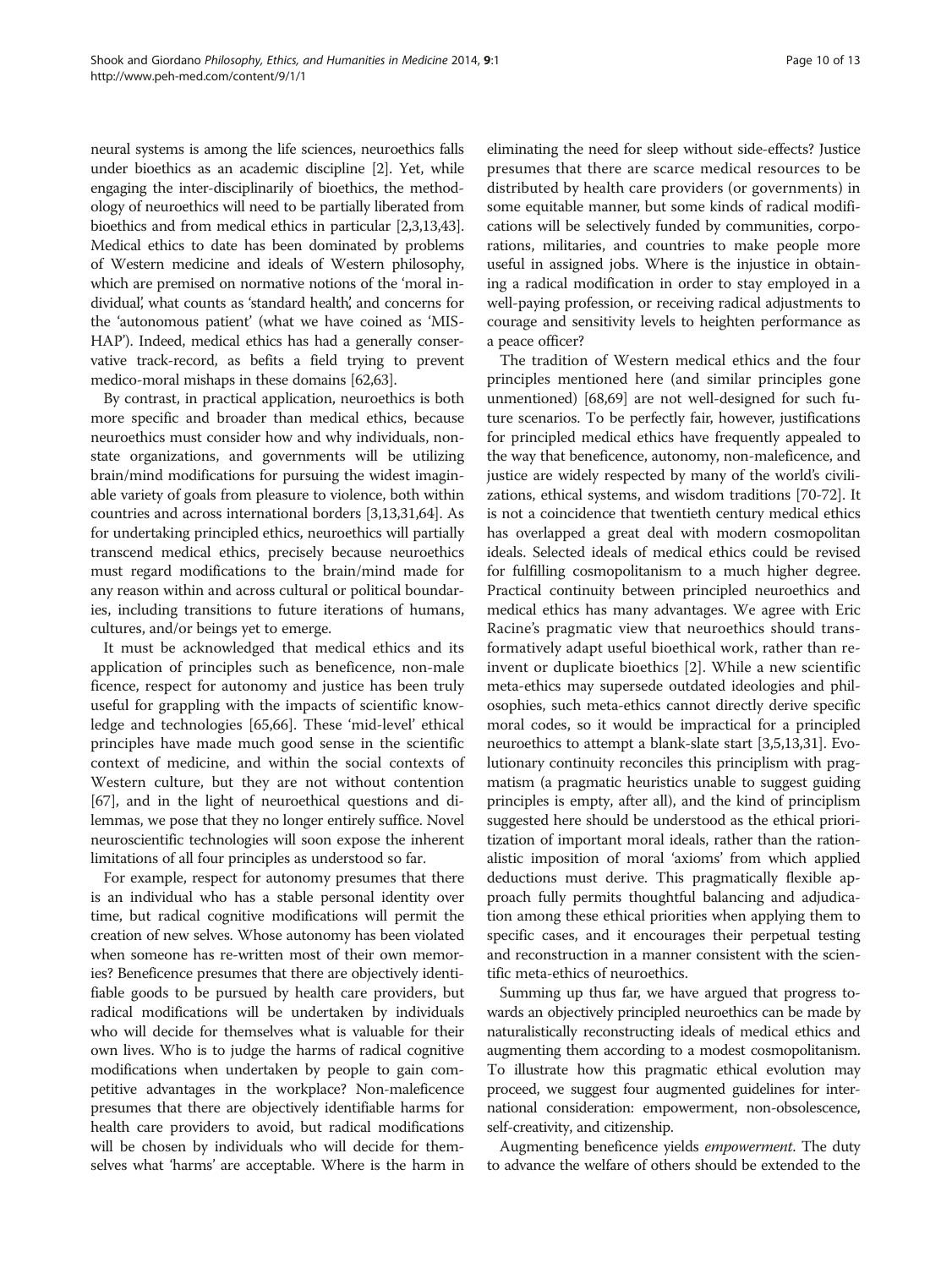duty to increase the capabilities of people to autonomously live independent and fulfilling lives. A modification would be considered to be unethical if it causes unreasonable harms to a person, makes a person more dependent on others (especially to the point of losing effective citizenship, the fourth guideline), or reduces a person's capacity to pursue one's own well-being.

Augmenting non-maleficence yields non-obsolescence: The duty to avoid unreasonably harming people should be extended to avoid the creation of obsolete people, especially 'single-use' people that are so irreversibly specialized by radical body/brain modifications that career and lifestyle options become too limited. A modification is unethical if it unreasonably risks producing a person with peculiar or radical 'enhancements' that excessively restrict future self-creativity, or if it reduces empowerment or citizenship.

Augmenting autonomy yields self-creativity: The right of persons to autonomously direct their lives should be extended to the right to re-create themselves for enriching their lives. Access to self-creative modifications, even to the point of making new selves, should be protected, so long as other guidelines are respected along the way. Self-creativity must not be conflated with individuality or peculiarity; people should also be allowed to re-create themselves to more closely conform to desired group standards (so long as those standards do not themselves involve loss of autonomy or violations of the other three guidelines). A modification is unethical if it contracts creativity; for example, by reducing responsible autonomy or capacity for further creativity, reducing basic capabilities for supporting one's self, or limiting potential competencies to improve one's standard of living and well-being.

Augmenting justice yields citizenship. The duty to fairly distribute scarce goods should be extended to the duty to guarantee everyone's ability to be a free, equal, law-abiding, and participatory citizen. A modification would be unethical if it risks debilitating a person's capacity for fulfilling the roles and responsibilities of engaged civic life, or enjoying the rights and obligations of citizenship.

While we are confident that a cosmopolitan neuroethics (indeed, a cosmopolitan bioethics in general) would be wise to include principled guidelines like these, we don't wish to exaggerate the priority of just these four specific principles. A different formulation of cosmopolitanism and a different selection from traditions of medical ethics would result in variant sets of guidelines. The process of finding the best mutual adjustment among a new neuroscientific metaethics, improved ethical theorizing, and inter-cultural principles for global utility has only begun.

## Cosmopolitan neuroethics

We have claimed that neuroethics can find its philosophical foundations in much the same way that its scientific

foundations are found in understanding the human brain. The objectivity of the new meta-ethics for neuroethics cannot exceed the degree of scientific objectivity involved, but there is robust objectivity available nonetheless, and that objectivity can infuse a cosmopolitan neuroethics as well. We propose fairly objective cosmopolitan principles for neuroethics out of a responsible sense of pragmatic need in light of current world affairs and with a view to recommending international protocols, conventions, and treaties [[73](#page-12-0)]. Our approach seeks ethical objectivity not in trans-human rationality but in inter-human deliberations [[48](#page-12-0)]. Only inter-cultural principles are sought here, not trans-cultural or absolutist norms.

We have not paradoxically acknowledged cultural and moral pluralism only to heedlessly forge ahead with imposing a universalistic ethics or unitary vision of 'the' good life without regard to actual human experience. We do not risk any self-contradiction by first protesting against both the traps of conventionalism and the dreams of absolutism, and then offering guidelines that should sound persuasive to many if not most contemporary cultures. Nor do we risk self-contradiction by dismissing principles grounded on essentialist and eternal visions of humanity and then resorting to an objective meta-ethics grounded in how humans commonly attempt to live best at present. Our proposal does not elevate one culture's norms to universalist status over humanity, but rather it seeks the universal norms inherent to cultures doing their proper work for humanity. Objective ethical theorizing need not be held hostage to self-destructive cultural ideologies and outdated philosophies inconsistent with the natural facts of human cognition, sociality, and moral capacity. As we all are well aware, plenty of cultures instruct fantastical notions about mental abilities, inculcate doctrines hostile to healthy social relationships, and perpetuate power inequalities by reserving full moral autonomy only to the few. Refusing to permit their veto over an objective global ethics is entirely consistent with the cosmopolitan standpoint on proper cultural functioning and promoting human flourishing.

The modest cosmopolitanism urged here lends serious support to efforts to preserve cultural diversity and selfdetermination in the face of assimilation and hegemony (although it cannot aid cultural essentialism or isolationism). Our four proposed principles can help address understandable worries that radical biomedical enhancement could undermine human sociality and solidarity [\[74\]](#page-12-0), and they can preserve moral achievements made by civilizations around the world to date, which are impressive enough that even postmodern pluralists tacitly appeal to their validity. While conservative in spirit from a certain perspective, these principles can also be viewed as liberal and even liberating. If the advocates of the most daring transhumanist and post-humanist visions are able to admit that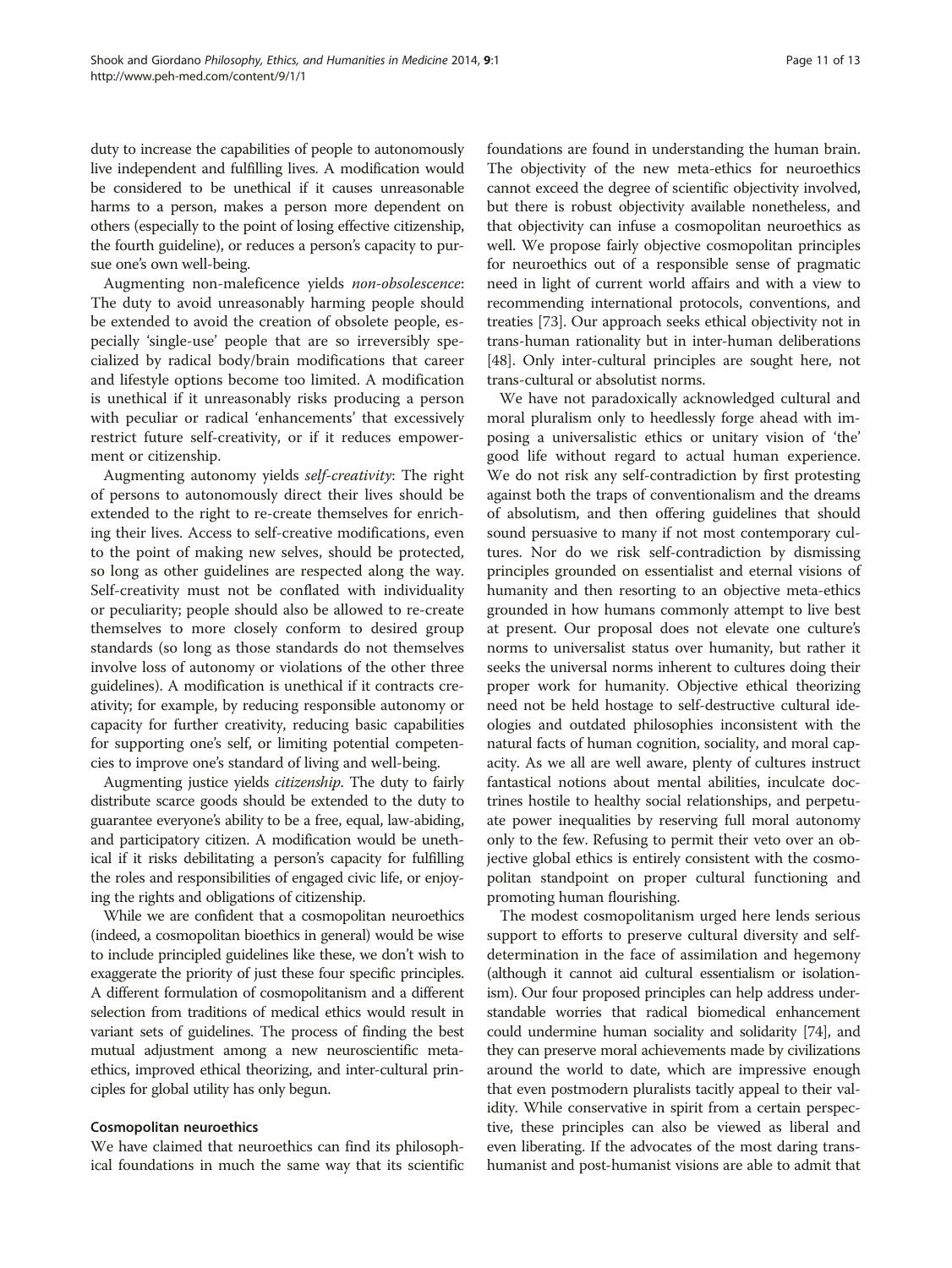<span id="page-11-0"></span>contemporary adherence to these cosmopolitan principles would be fairly useful for heading towards their dreams from where humanity is standing today, then we may avoid accusations of having prejudiced ethical theory against them.

Neuroethics cannot avoid its destined role for deep investigations of humanity and broad relevance to humanity's problems and potentials. Neuroscience, neurotechnology, and a host of other scientific and technological advancements can and will change the human predicament, if not the human being. Socio-cultural forces will both affect the scope and conduct of neuroscience and technology and be affected by them in turn. Neuroethics will remain valid, viable, and of value by boldly participating in the sciencebased evaluation of these interacting dynamics and by helping to flexibly guide those dynamics on an international, pluralized world stage.

#### Competing interests

The authors declare that they have no competing interests.

#### Authors' contributions

Both authors contributed to the development and writing of this manuscript and approve the final content.

#### Authors' information

JS is Research Associate in the Philosophy Department and Graduate School of Education of the University at Buffalo, NY, USA; JG is Chief of the Neuroethics Studies Program, Pellegrino Center for Clinical Bioethics, Georgetown University Medical Center, Washington, DC, 20057, USA and Clark Faculty Fellow, Human Science Center of the Ludwig-Maximilians Universität, Munich, Germany.

#### Acknowledgements

JG is grateful to the J. W. Fulbright Foundation and the Humanwissenschaftliche Zentrum (HWZ) of the Ludwig-Maximilians Universität for their support, and acknowledges funding provided by William H. and Ruth Crane Schaefer Endowment, and the Pellegrino Center for Clinical Bioethics, and Graduate Liberal Studies Program of Georgetown University, Washington, DC, USA.

#### Author details

<sup>1</sup> Philosophy Department and Graduate School of Education, University at Buffalo, Buffalo, NY, USA. <sup>2</sup>Neuroethics Studies Program, Pellegrino Center for Clinical Bioethics, Georgetown University Medical Center, 4000 Reservoir Road, Bldg D Rm 238, Washington, DC 20057, USA. <sup>3</sup>Human Science Center, Ludwig-Maximilians Universität, Munich, GER, Germany.

#### Received: 22 December 2013 Accepted: 22 December 2013 Published: 3 January 2014

#### References

- Levy N: Neuroethics: Challenges for the 21st Century. Cambridge: Cambridge University Press; 2007.
- Racine E: Pragmatic Neuroethics: Improving Treatment and Understanding of Mind-Brain. Cambridge: MIT Press; 2010.
- 3. Giordano J: Neuroethics: traditions, tasks and values. Hum Prospect 2011,  $1(1):2-8.$
- Giordano J: Integrative convergence in neuroscience: trajectories, problems and the need for a progressive neurobioethics. In Technological innovation in sensing and detecting chemical, biological, radiological, nuclear threats and ecological terrorism. Edited by Vaseashta A, Braman E, Sussman P. New York: Springer; 2012.
- 5. Giordano J, Olds J: On the interfluence of neuroscience, neuroethics and legal and social issues: the need for (N) ELSI. AJOB Neurosci 2010, 2(2):13–15.
- 6. Chen D, Quiron R: From internationaliszation to globalization. In The Oxford Handbook of Neuroethics. Edited by Illes J, Sahakian B. Oxford: Oxford University Press; 2011:823–834.
- 7. Lombera S, Illes J: The international dimensions of neuroethics. Dev World Bioethics 2009, 9:57–64.
- 8. Blank R: Globalization: pluralist concerns and contexts, shaping international policy in neuroethics. In Scientific and Philosophical Perspectives in Neuroethics. Edited by Giordano J, Gordijn B. Cambridge: Cambridge University Press; 2010:321–342.
- 9. Giordano J, Benedikter R: Neurotechnology, culture and the need for a cosmopolitan neuroethics. In Advances in Neurotechnology: Premises, Potential and Problems. Edited by Giordano J. Boca Raton: CRC Press; 2012:231–239.
- 10. Justo L, Erazun F: Neuroethics needs an international human rights international frame. AJOB Neurosci 2010, 1(4):17–18.
- 11. Toope S: Internationalism and global norms for neuroethics. Am J Bioethics 2009, 9:1–2.
- 12. Roskies A: Neuroethics for a new millennium. Neuron 2002, 35:21-23.
- 13. Giordano J: Neuroethics: interacting "traditions" as a viable metaethics. AJOB Neurosci 2011, 22:17–19.
- 14. Fischbach B, Mindes J: Why neuroethicists are needed. In The Oxford Handbook of Neuroethics. Edited by Illes J, Sahakian B. Oxford: Oxford University Press; 2011:343–376.
- 15. Frederico C, Lombera S, Illes J: Intersecting complexities in neuroimaging and neuroethics. In The Oxford Handbook of Neuroethics. Edited by Illes J, Sahakian B. Oxford: Oxford University Press; 2011:377–387.
- 16. Churchland PS: Braintrust: What Neuroscience Tells us About. Princeton: Princeton University Press; 2011.
- 17. Shook J, Gelfand S: Ectogenesis: Artificial Womb Technology and the Future of Human Reproduction. Amsterdam and New York: Editions Rodopi; 2006.
- 18. Hellsten S: Global bioethics: utopia or reality? Dev World Bioethics 2008, 8(2):70–81.
- 19. Myser C: Differences from somewhere: the normativity of whiteness in bioethics in the United States. Am J Bioethics 2003, 3(2):1–11.
- 20. Po-Wah J: Cross-Cultural Perspectives on the (Im) possibility of Global Bioethics. Dordrecht: Kluwer; 2002.
- 21. Turner L: From the local to the global: bioethics and the concept of culture. J Med Phil 2005, 30:305–320.
- 22. Agar N: Humanity's End: Why We Should Reject Radical Enhancement. Cambridge: MIT Press; 2010.
- 23. Habermas J: The Future of Human Nature. Cambridge: Polity Press; 2003.
- 24. Banja J: Virtue essentialism, prototypes, and the moral conservative opposition to enhancement technologies: a neuroethical critique. AJOB Neurosci 2011, 2(2):31–38.
- 25. Hughes J: Contradictions from the enlightenment roots of transhumanism. J Med Phil 2011, 35:622–640.
- 26. De Vries R, Gordijn B: Empirical ethics and its alleged meta-ethical fallacies. Bioethics 2009, 23(4):193–201.
- 27. Glannon W: Brain, Body, and Mind: Neuroethics with a Human Face. Oxford: Oxford University Press; 2011.
- 28. Shook J, Solymosi T: Neuropragmatism: a way forward. In Neuroscience, Neurotechnology and Neuroethics: At the Intersection of Mind, Morality and Culture. Edited by Giordano J. Cambridge: Cambridge University Press; 2012.
- 29. Shook J: The design of morality. In Origin (s) of Design in Nature. Edited by Swan L. New York: Springer; 2012:161–190.
- 30. Churchland PM: Toward a cognitive neurobiology of the moral virtues. In Scientific and Philosophical Perspectives in Neuroethics. Edited by Giordano J. Cambridge: Cambridge University Press; 2010:146–171.
- 31. Giordano J, Benedikter R: An early and necessary flight of the Owl of Minerva: neuroscience, neurotechnology, human socio-cultural boundaries, and the importance of neuroethics. J Evol Technol 2012, 22(1):14-25.
- 32. Lindemann H, Walker M, Verkerk MS: Naturalized Bioethics: Toward Responsible Knowing and Practice. Cambridge: Cambridge University Press; 2008.
- 33. Flanagan O, Sarkissian H, Wong D: Naturalizing ethics. In Moral Psychology, Volume 1: The Evolution of Morality. Edited by Sinnott-Armstrong W. Cambridge: MIT Press; 2007:1–26.
- 34. Wong D: Natural Moralities. New York: Oxford University Press; 2006.
- 35. Casebeer W: Moral cognition and its neural constituents. Nature Rev Neurosci 2003, 4:840–847.
- 36. Morse S: Moral and legal responsibility and the new neuroscience. In Neuroethics: Defining the Issues in Theory, Practice, and Policy. Edited by Illes J. Oxford: Oxford University Press; 2006:33–50.